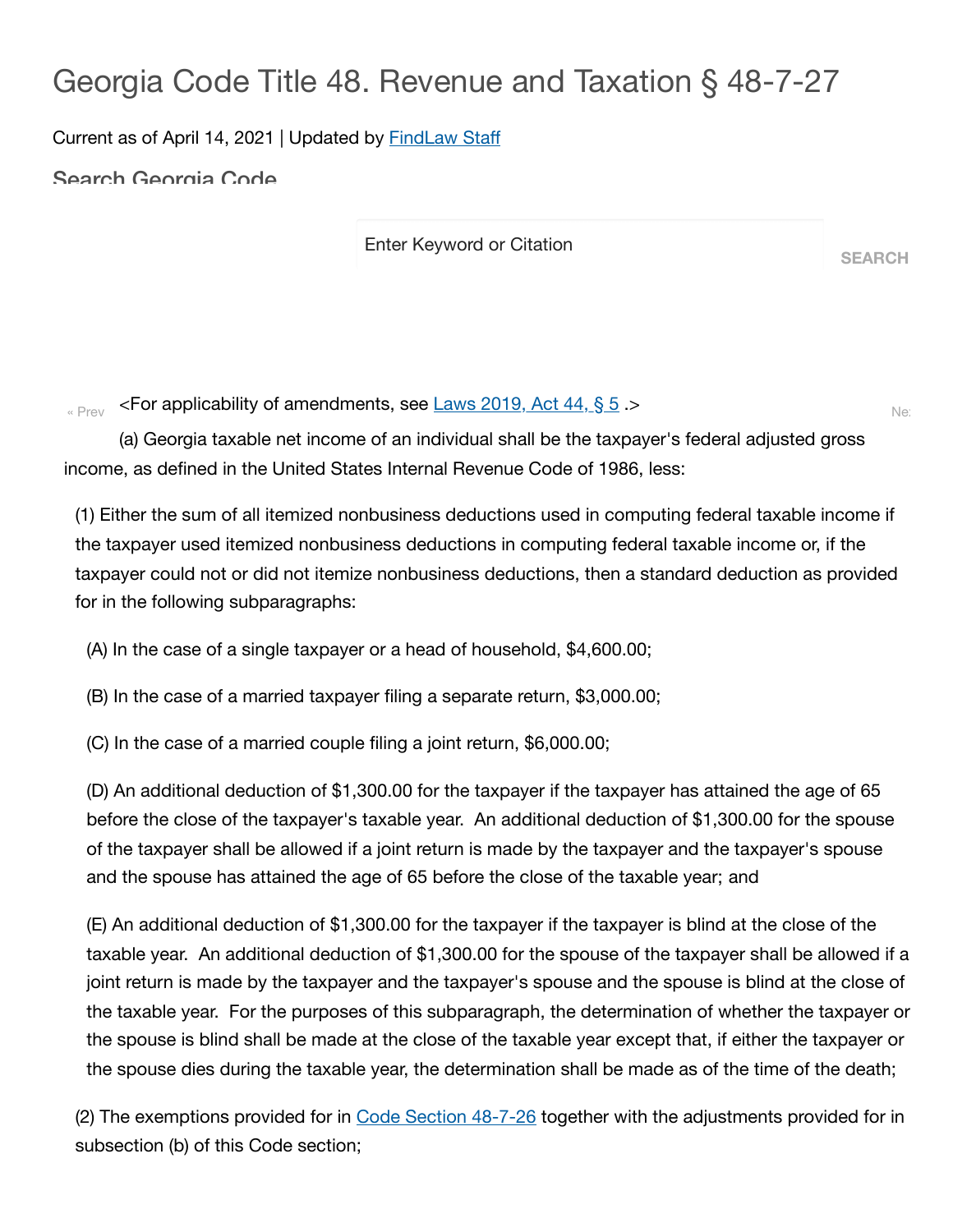(3)(A) The amount of salary and wage expenses eliminated in computing the individual's federal adjusted gross income because the individual has taken a federal jobs tax credit which requires, as a condition to using the federal jobs tax credit, the elimination of related salary and wage expenses.

(B) The amount of mortgage interest eliminated from federal itemized deductions for the purpose of computing mortgage interest credit on the federal return;

(4)(A) Income received from public pension or retirement funds, programs, or systems the income from which is exempted by federal law or treaty when the income is otherwise included in the taxpayer's federal adjusted gross income.

(B) Except as specifically provided in subparagraph (A) of this paragraph, paragraph (5) of this subsection, and paragraph (7) of this subsection, for taxable years beginning on or after January 1, 1989, no income from a public pension or retirement fund, program, or system (including those pension or retirement funds, programs, or systems provided for in Title 47) shall be exempt from income taxation in this state, notwithstanding any provision of Title 47 or any other provision of law to the contrary;

(5)(A) Retirement income otherwise included in Georgia taxable net income shall be subject to an exclusion amount as follows:

(i) For taxable years beginning on or after January 1, 1989, and prior to January 1, 1990, retirement income not to exceed an exclusion amount of \$8,000.00 per year received from any source;

(ii) For taxable years beginning on or after January 1, 1990, and prior to January 1, 1994, retirement income not to exceed an exclusion amount of \$10,000.00 per year received from any source;

(iii) For taxable years beginning on or after January 1, 1994, and prior to January 1, 1995, retirement income from any source not to exceed an exclusion amount of \$11,000.00;

(iv) For taxable years beginning on or after January 1, 1995, and prior to January 1, 1999, retirement income from any source not to exceed an exclusion amount of \$12,000.00;

(v) For taxable years beginning on or after January 1, 1999, and prior to January 1, 2000, retirement income from any source not to exceed an exclusion amount of \$13,000.00;

(vi) For taxable years beginning on or after January 1, 2000, and prior to January 1, 2001, retirement income not to exceed an exclusion amount of \$13,500.00 per year received from any source;

(vii) For taxable years beginning on or after January 1, 2001, and prior to January 1, 2002, retirement income from any source not to exceed an exclusion amount of \$14,000.00;

(viii) For taxable years beginning on or after January 1, 2002, and prior to January 1, 2003,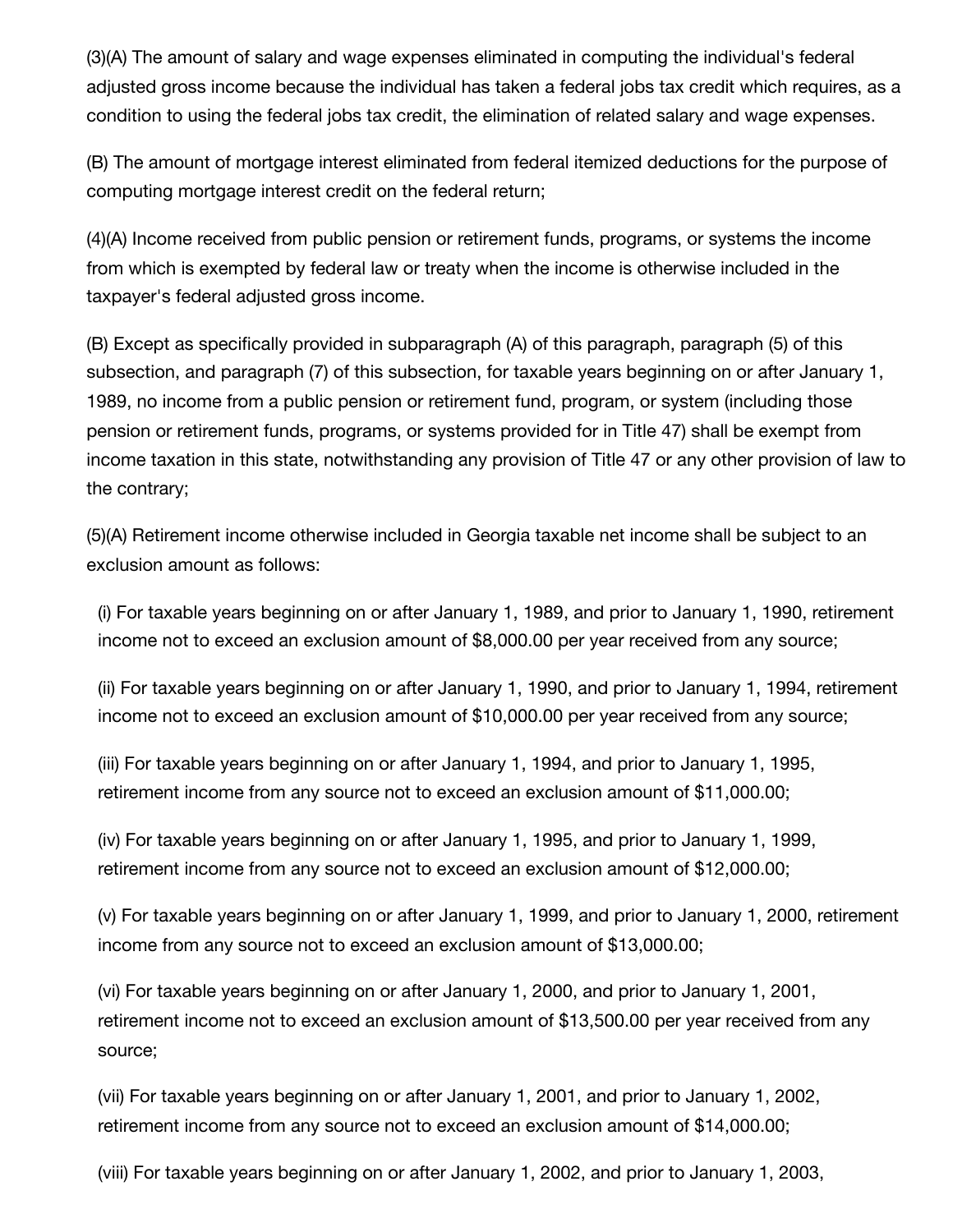(ix) For taxable years beginning on or after January 1, 2003, and prior to January 1, 2006, retirement income from any source not to exceed an exclusion amount of \$15,000.00;

(x) For taxable years beginning on or after January 1, 2006, and prior to January 1, 2007, retirement income from any source not to exceed an exclusion amount of \$25,000.00;

(xi) For taxable years beginning on or after January 1, 2007, and prior to January 1, 2008, retirement income from any source not to exceed an exclusion amount of \$30,000.00;

(xii) For taxable years beginning on or after January 1, 2008, and prior to January 1, 2012, retirement income from any source not to exceed an exclusion amount of \$35,000.00; and

(xiii) For taxable years beginning on or after January 1, 2012, retirement income from any source not to exceed an exclusion amount of \$35,000.00 for each taxpayer meeting the eligibility requirement set forth in division (i) or (ii) of subparagraph (D) of this paragraph or an amount of \$65,000.00 for each taxpayer meeting the eligibility requirement set forth in division (iii) of subparagraph (D) of this paragraph.

(B) In the case of a married couple filing jointly, each spouse shall if otherwise qualified be individually entitled to exclude retirement income received by that spouse up to the exclusion amount.

(C) The exclusions provided for in this paragraph shall not apply to or affect and shall be in addition to those adjustments to net income provided for under any other paragraph of this subsection.

(D) A taxpayer shall be eligible for the exclusions granted by this paragraph only if the taxpayer:

(i) Is 62 years of age or older but less than 65 years of age during any part of the taxable year; or

(ii) Is permanently and totally disabled in that the taxpayer has a medically demonstrable disability which is permanent and which renders the taxpayer incapable of performing any gainful occupation within the taxpayer's competence; or

(iii) Is 65 years of age or older during any part of the year.

(E)(i) For the purposes of this paragraph, retirement income shall include but not be limited to income from military retirement, interest income, dividend income, net income from rental property, capital gains income, income from royalties, income from pensions and annuities, and no more than \$4,000.00 of an individual's earned income. Earned income in excess of \$4,000.00, including but not limited to net business income earned by an individual from any trade or business carried on by such individual, wages, salaries, tips, and other employer compensation, shall not be regarded as retirement income. The receipt of earned income shall not diminish any taxpayer's eligibility for the retirement income exclusions allowed by this paragraph except to the extent of the express limitation provided in this division.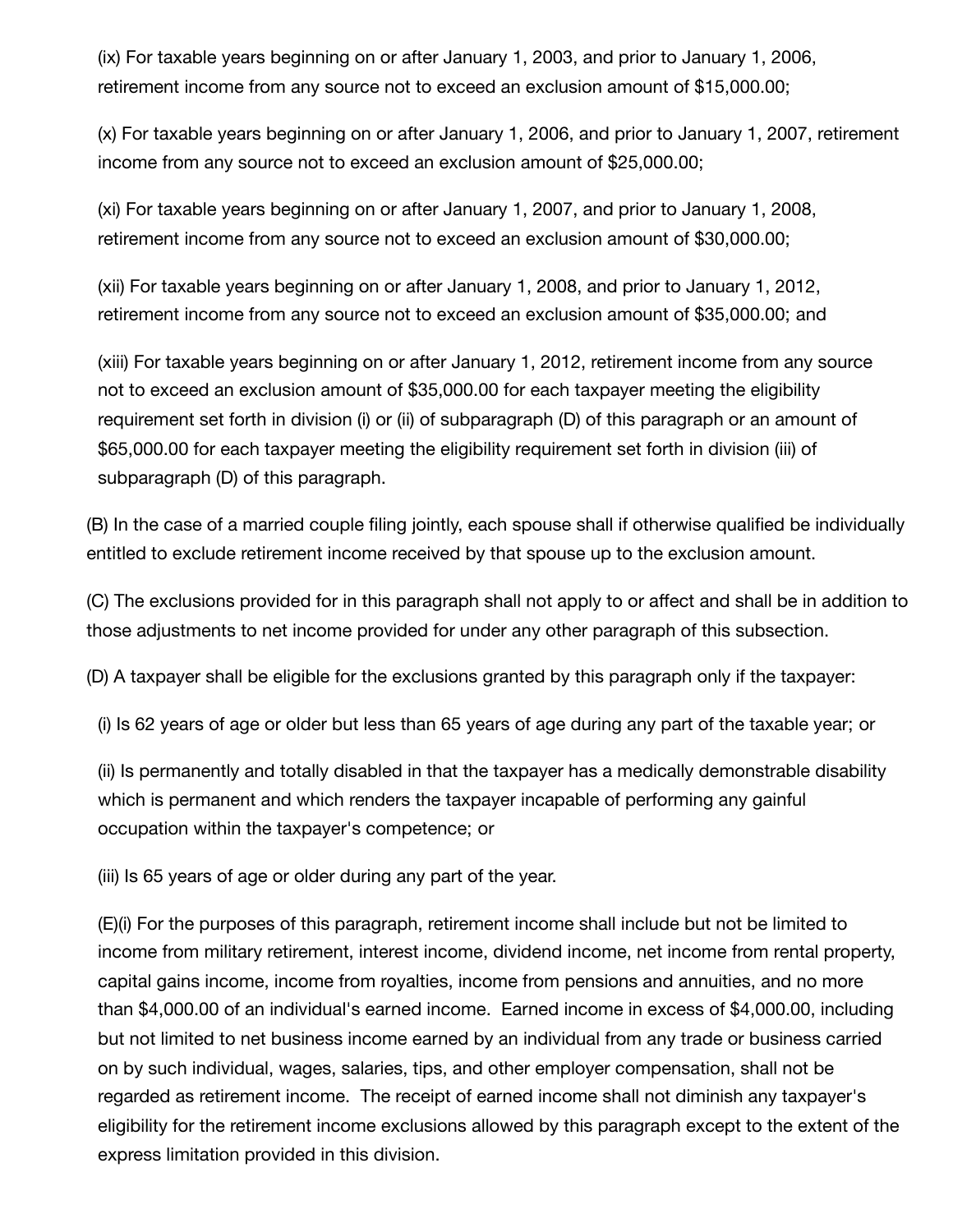(ii) Any income received by a surviving family member that is based on the service record of a deceased veteran shall be excluded from Georgia taxable net income without regard to the age of the surviving family member.

(F) The commissioner shall by regulation require proof of the eligibility of the taxpayer for the exclusions allowed by this paragraph.

(G) The commissioner shall by regulation provide that for taxable years beginning on or after January 1, 1989, and ending before October 1, 1990, penalty and interest may be waived or reduced for any taxpayer whose estimated tax payments and tax withholdings are less than 70 percent of such taxpayer's Georgia income tax liability if the commissioner determines that such underpayment or deficiency is due to an increase in net taxable income attributable directly to amendments to this paragraph or paragraph (4) of this subsection enacted at the 1989 special session of the General Assembly and not due to willful neglect or fraud;

(6) A portion of the qualified payments to minority subcontractors, as provided in Code Section [48-7-38](https://1.next.westlaw.com/Link/Document/FullText?findType=L&originatingContext=document&transitionType=DocumentItem&pubNum=1000468&refType=LQ&originatingDoc=Id27b92b03ea211eb83edd56410bb9a31&cite=GAST48-7-38)

(7) Social security benefits and tier 1 railroad retirement benefits, to the extent included in federal taxabl income;

(8) The amount of a dependent's unearned income included in federal adjusted gross income of a parent's return;

(9) An amount equal to the amount of contributions to the Teachers Retirement System of Georgia made by a taxpayer between July 1, 1987, and December 31, 1989, which contributions were not subject to federal income taxation but were subject to Georgia income taxation. The purpose of the exclusion provided for in this paragraph is to allow a taxpayer a recovery adjustment for such amount after commencement of distributions by such retirement system to such taxpayer and to establish the same basis for federal and state income tax purposes;

(10) With respect to a taxpayer who is a self-employed individual treated as an employee pursuant to Section  $401(c)(1)$  of the Internal [Revenue](https://1.next.westlaw.com/Link/Document/FullText?findType=Y&originatingContext=document&transitionType=DocumentItem&pubNum=1012823&refType=RB&originatingDoc=Id27bb9c03ea211eb83edd56410bb9a31&cite=26USCAS401) Code, an amount equal to the amount paid by the taxpayer during the taxable year for insurance which constitutes medical care for the taxpayer and the spouse and dependents of the taxpayer which is not otherwise deductible by the taxpayer for federal income ta [purposes because](https://1.next.westlaw.com/Link/Document/FullText?findType=Y&originatingContext=document&transitionType=DocumentItem&pubNum=1012823&refType=RB&originatingDoc=Id27bb9c13ea211eb83edd56410bb9a31&cite=26USCAS162) the applicable percentage for that taxable year as specified pursuant to Section 162 of the Internal Revenue Code is less than 100 percent;

(11) For taxable years beginning on or after January 1, 2002, and prior to January 1, 2007:

(A) An amount equal to the amount of contributions by parents or guardians of a designated beneficiary to a savings trust account established pursuant to Article 11 of Chapter 3 of Title 20 on behalf of the designated beneficiary who is claimed as a dependent on the Georgia income tax return of the beneficiary's parents or guardians, but not exceeding \$2,000.00 per beneficiary;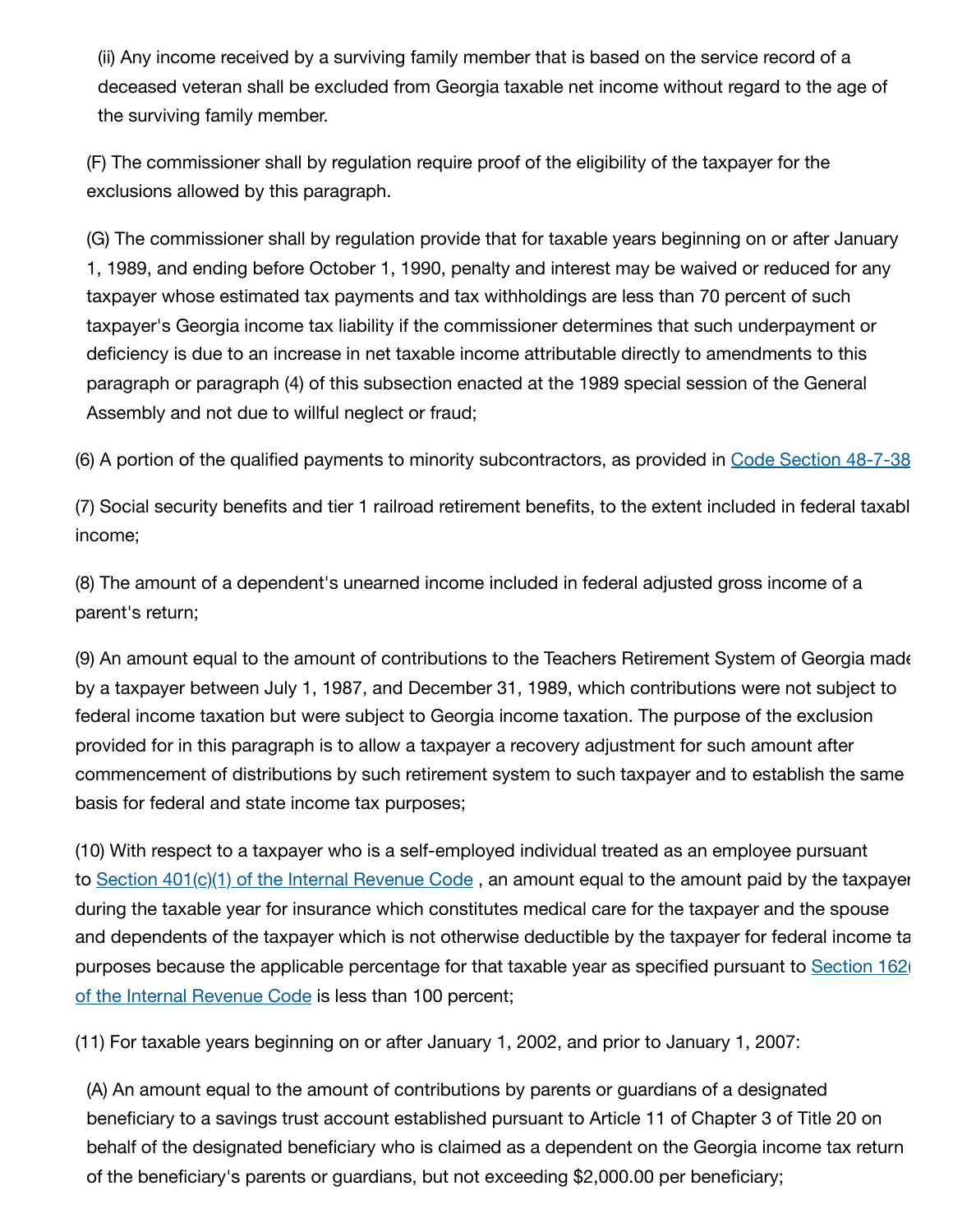(B) If the parents or guardians file joint returns, separate returns, or single returns, the sum of contributions constituting deductions on their returns under this paragraph shall not exceed \$2,000.00 per beneficiary;

(C) In order to claim the deduction for a taxable year:

(i) Such parent or guardian must have claimed and been allowed itemized deductions pursuant to Section 63(d) of the Internal [Revenue](https://1.next.westlaw.com/Link/Document/FullText?findType=Y&originatingContext=document&transitionType=DocumentItem&pubNum=1012823&refType=RB&originatingDoc=Id27c2ef03ea211eb83edd56410bb9a31&cite=26USCAS63) Code of 1986 and paragraph (1) of this subsection;

(ii) The federal adjusted gross income for such taxable year cannot exceed \$100,000.00 for a joint return or \$50,000.00 for a separate or single return except as provided in subparagraph (D) of this paragraph; and

(iii) Such parent or guardian must be the account owner of the designated beneficiary's account;

(D) The maximum deduction authorized by this paragraph for each beneficiary shall decrease by \$400.00 for each \$1,000.00 of federal adjusted gross income over \$100,000.00 for a joint return or \$50,000.00 for a separate or single return; and

(E) For purposes of this paragraph, contributions or payments for any such taxable year may be made during or after such taxable year but on or before the deadline for making contributions to an individual retirement account pursuant to Section 219(f)(3) of the Internal [Revenue](https://1.next.westlaw.com/Link/Document/FullText?findType=Y&originatingContext=document&transitionType=DocumentItem&pubNum=1012823&refType=RB&originatingDoc=Id27c7d103ea211eb83edd56410bb9a31&cite=26USCAS219) Code of 1986;

(11.1) For taxable years beginning on or after January 1, 2020:

(A) An amount equal to the amount of contributions to a savings trust account established pursuant to Article 11 of Chapter 3 of Title 20 on behalf of the designated beneficiary, but not exceeding \$4,000.00 per beneficiary;

(B) If the contributor files a separate return or single return, the sum of contributions constituting deductions on the contributor's return under this paragraph shall not exceed \$4,000.00 per beneficiary;

(C) If the contributor files a joint return, the sum of contributions constituting deductions on the contributor's return under this paragraph shall not exceed \$8,000.00 per beneficiary; and

(D) For purposes of this paragraph, contributions or payments for any such taxable year may be made during or after such taxable year but on or before the deadline for making contributions to an individual retirement account under federal law for such taxable year;

(11.2) For taxable years beginning on or after January 1, 2019, and ending on or before December 31, 2023, income received as payments from a federal disaster relief or assistance grant program administered by this state or its instrumentalities or the United States Department of Agriculture, if such federal grant program was established specifically to address agricultural losses suffered due to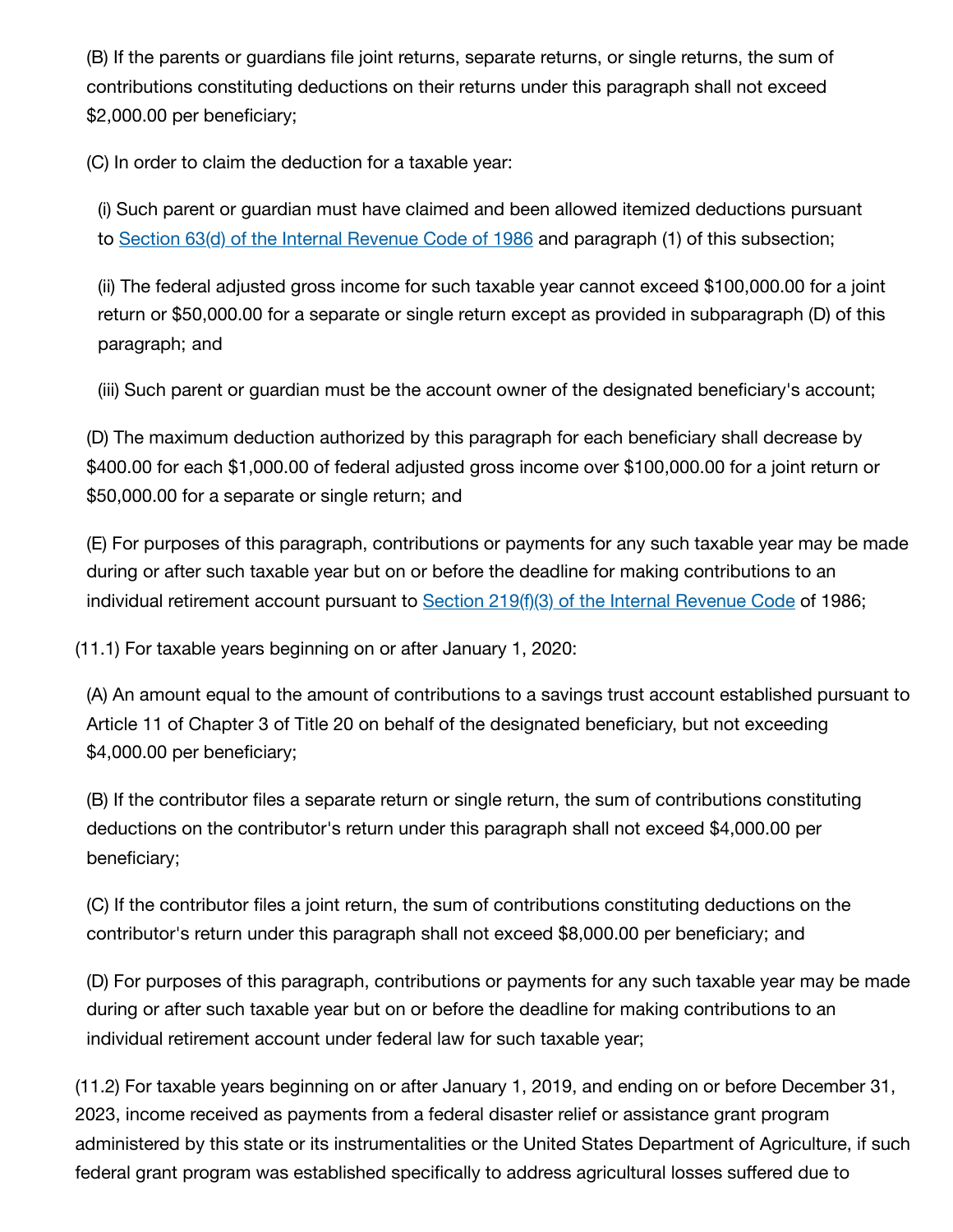Hurricane Michael which was a weather event declared to be a major disaster in this state by the President of the United States during the 2018 calendar year, to the extent such income is included in federal adjusted gross income or federal taxable income;

(12) Military income received by a member of the National Guard or any reserve component of the arme services of the United States stationed in a combat zone or stationed in defense of the borders of the United States pursuant to military orders. The exclusion provided under this paragraph:

(A) Shall apply with respect to each taxable year, or portion thereof, covered by such military orders; and

(B) Shall apply only with respect to such member of the National Guard or any reserve component of the armed forces and only with respect to military income earned during the period covered by such military orders;

(12.1)(A) Disability income from the United States Department of Veterans Affairs received by a disabled veteran who is a citizen and resident of Georgia.

(B) As used in this paragraph, the term "disabled veteran" means any wartime veteran who was discharged under honorable conditions and who has been adjudicated by the United States Department of Veterans Affairs as being at least 90 percent totally and permanently disabled and entitled to receive service connected benefits and any veteran who is receiving or who is entitled to receive a statutory award from the United States Department of Veterans Affairs for:

(i) Loss or permanent loss of use of one or both feet;

(ii) Loss or permanent loss of use of one or both hands;

(iii) Loss of sight in one or both eyes; or

(iv) Permanent impairment of vision of both eyes of the following status: Central visual acuity of 20/200 or less in the better eye, with corrective glasses, or central visual acuity of more than 20/200 if there is a field defect in which the peripheral field has contracted to such an extent that the widest diameter of visual field subtends on angular distance no greater than 20 degrees in the better eye;

(12.2) [Payments received](https://1.next.westlaw.com/Link/Document/FullText?findType=L&originatingContext=document&transitionType=DocumentItem&pubNum=1000468&refType=LQ&originatingDoc=Id27d8e803ea211eb83edd56410bb9a31&cite=GAST25-3-23) by a firefighter pursuant to paragraph (2) of subsection (b) of Code Section 25 3-23, to any extent such amounts are included in the taxpayer's federal adjusted gross income and are not otherwise exempt under any other provision of this Code section;

(12.3) An amount equal to 100 percent of any premium paid by the individual taxpayer during the taxabl year for coverage pursuant to paragraph (2) of subsection (b) of Code Section [25-3-23](https://1.next.westlaw.com/Link/Document/FullText?findType=L&originatingContext=document&transitionType=DocumentItem&pubNum=1000468&refType=LQ&originatingDoc=Id27d8e813ea211eb83edd56410bb9a31&cite=GAST25-3-23), to any extent such deduction has not been included in the taxpayer's federal adjusted gross income and such amour is not otherwise deductible under any other provision of this Code section;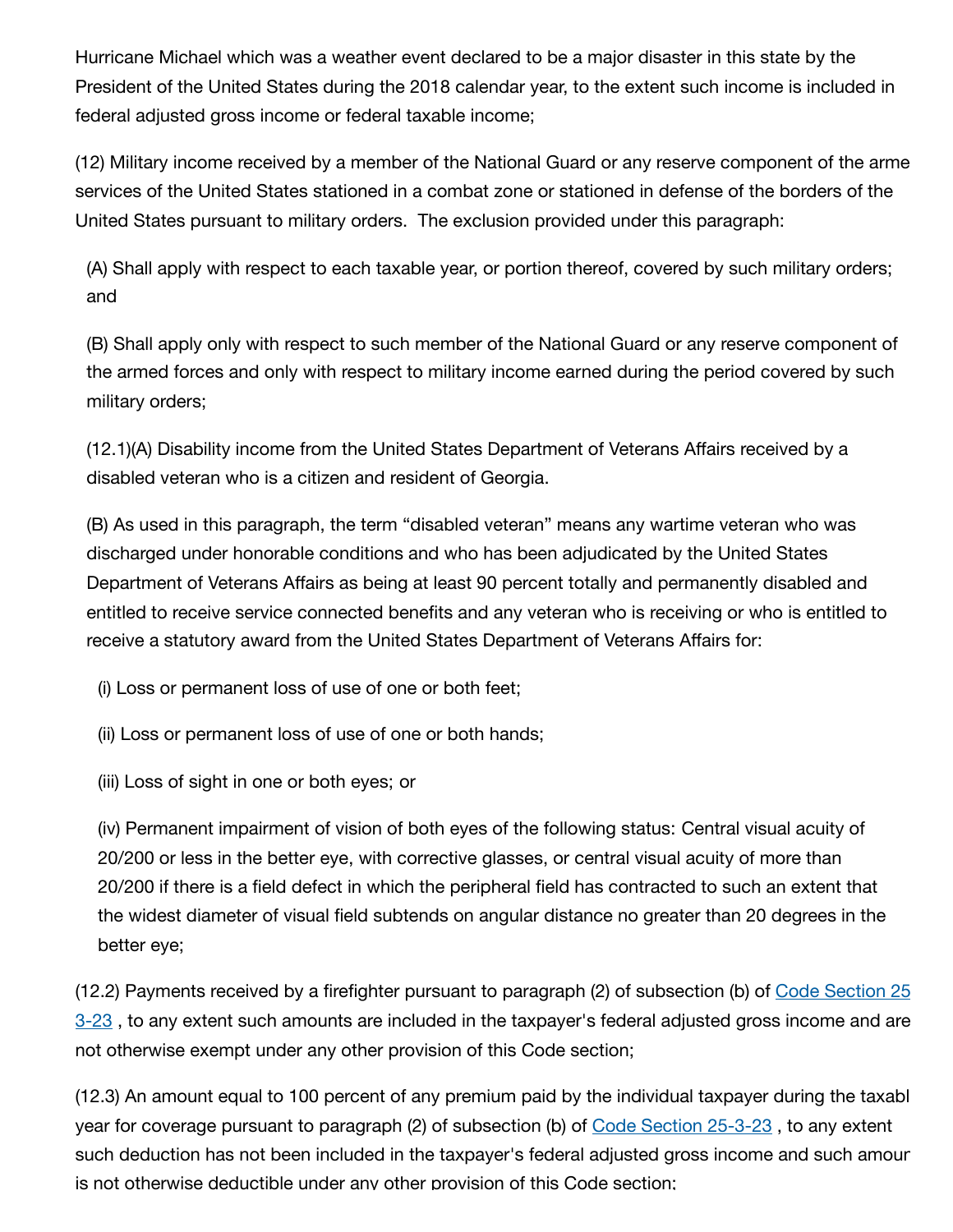(12.4)(A) An amount equal to 100 percent of the payments made to and received by a disabled first responder pursuant to Code Section [45-9-85](https://1.next.westlaw.com/Link/Document/FullText?findType=L&originatingContext=document&transitionType=DocumentItem&pubNum=1000468&refType=LQ&originatingDoc=Id27db5903ea211eb83edd56410bb9a31&cite=GAST45-9-85) , provided that and to the extent such amounts are included in the taxpayer's federal adjusted gross income and are not otherwise exempt from the tax imposed by this article under any other provision of law.

(B) As used in this paragraph, the term "disabled first responder" means a law enforcement officer, fireman, publicly employed emergency medical technician, or a surviving spouse of such an individual, receiving payments pursuant to Code Section [45-9-85](https://1.next.westlaw.com/Link/Document/FullText?findType=L&originatingContext=document&transitionType=DocumentItem&pubNum=1000468&refType=LQ&originatingDoc=Id27db5913ea211eb83edd56410bb9a31&cite=GAST45-9-85) due to total permanent disability, partial permanent disability, organic brain damage, or death occurring in the line of duty.

(13)(A) An amount equal to the actual amount expended for organ donation expenses not to exceed the amount of \$10,000.00 incurred in accordance with the "National Organ Procurement Act."

(B) In order to qualify for the exclusion under subparagraph (A) of this paragraph, such taxpayer must, while living, donate all or part of such person's liver, pancreas, kidney, intestine, lung, or bone marrow. In the taxable year in which the donation is made, the taxpayer shall be entitled to claim the exclusion provided in subparagraph (A) of this paragraph only with respect to unreimbursed travel expenses, lodging expenses, and lost wages incurred as a direct result of the organ donation;

(13.1) An amount equal to 100 percent of the premium paid by the taxpayer during the taxable year for high deductible health plans as defined by Section 223 of the Internal [Revenue](https://1.next.westlaw.com/Link/Document/FullText?findType=L&originatingContext=document&transitionType=DocumentItem&pubNum=1012823&refType=LQ&originatingDoc=Id27e03b03ea211eb83edd56410bb9a31&cite=26USCAS223) Code to the extent the deduction has not been included in federal adjusted gross income, as defined under the Internal Revenue Code of 1986, and the expenses have not been provided from a health reimbursement arrangement and have not been included in itemized nonbusiness deductions;

(14) The deduction for school [teachers provided](https://1.next.westlaw.com/Link/Document/FullText?findType=Y&originatingContext=document&transitionType=DocumentItem&pubNum=1012823&refType=RB&originatingDoc=Id27e03b13ea211eb83edd56410bb9a31&cite=26USCAS62) and allowed by Section 62(a)(2)(D) of the Internal Revenue Code of 1986 as enacted on or before January 1, 2005, to the extent the deduction has not been included in federal adjusted gross income, as defined under the Internal Revenue Code of 1986, and the expenses have not been included in itemized nonbusiness deductions; and

(15) The deduction provided and allowed by **Section 179 of the Internal [Revenue](https://1.next.westlaw.com/Link/Document/FullText?findType=L&originatingContext=document&transitionType=DocumentItem&pubNum=1012823&refType=LQ&originatingDoc=Id27e2ac03ea211eb83edd56410bb9a31&cite=26USCAS179) Code of 1986** as enacted on or before January 1, 2005, to the extent the deduction has not been included in federal adjusted gross income, as defined under the Internal Revenue Code of 1986, and the expenses have no been included in itemized nonbusiness deductions.

(b)(1) There shall be added to the taxable income:

(A) Dividend or interest income, to the extent that the dividend or interest income is not included in gross income for federal income tax purposes, on obligations of any state except this state or of political subdivisions except political subdivisions of this state;

(B) Interest or dividends on obligations of the United States or of any authority, commission, instrumentality, territory, or possession of the United States which by the laws of the United States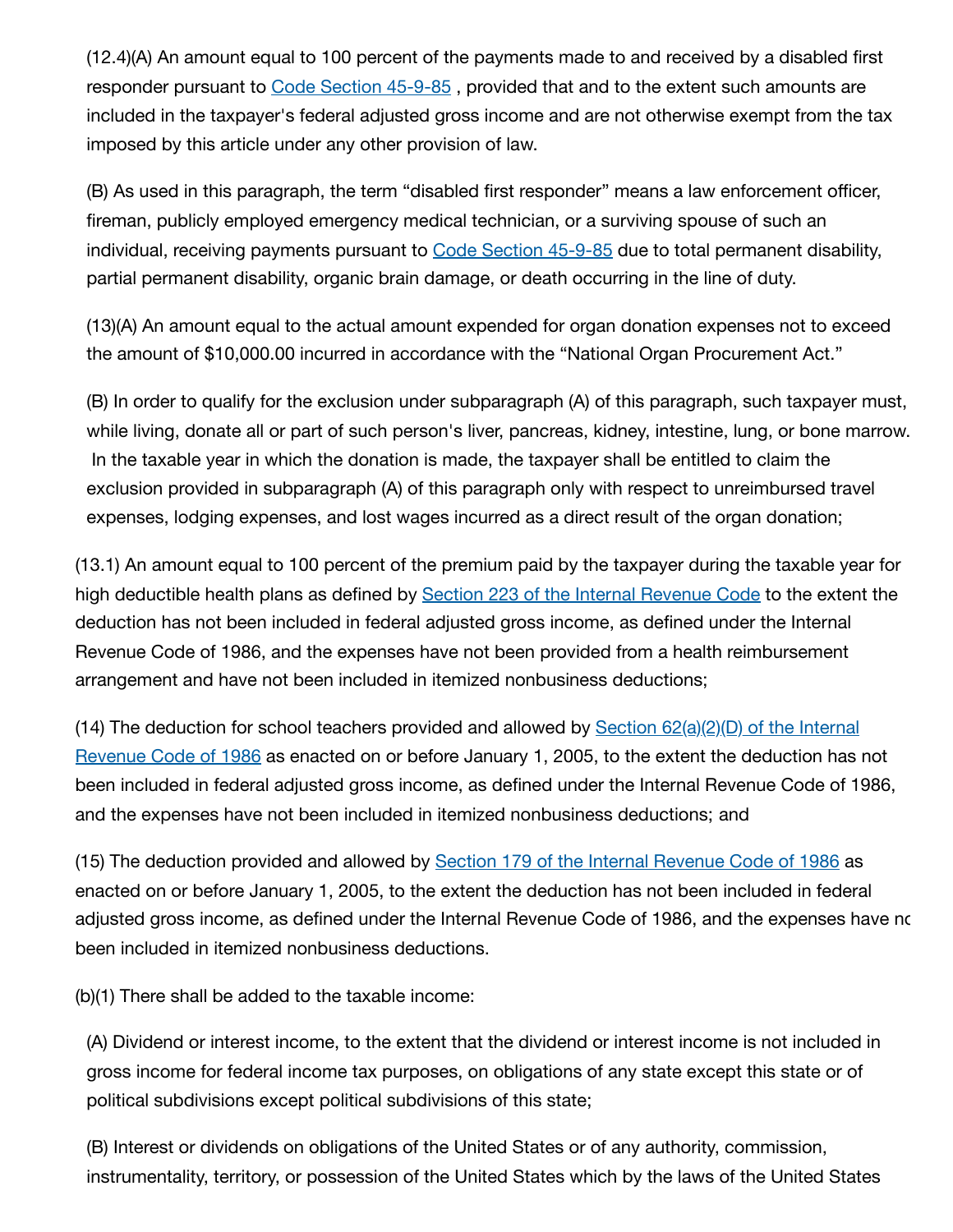(C) Income consisting of lump sum distributions from an annuity, pension plan, or similar source which were removed from federal adjusted gross income for the purposes of special federal tax computations or treatment.

(2) There shall be subtracted from taxable income interest or dividends on obligations of the United States and its territories and possessions or of any authority, commission, or instrumentality of the United States to the extent includable in gross income for federal income tax purposes but exempt from state income taxes under the laws of the United States. Any amount subtracted under this paragraph shall be reduced by any interest expenses directly or indirectly attributable to the production of the interest or dividend income.

(3) There shall be added to taxable income any income taxes imposed by any tax jurisdiction except the State of Georgia to the extent deducted in determining federal taxable income.

(4) No portion of any deductions or losses including, but not limited to, net operating losses, which occurred in a year in which the taxpayer was not subject to taxation in this state, may be deducted in any tax year. When federal adjusted gross income includes deductions or losses not allowed pursuant t this paragraph, an adjustment deleting them shall be made under rules established by the commissione

(5) Income, losses, and deductions previously used in computing Georgia taxable income shall not again be used in computing Georgia taxable income; and the commissioner shall provide for needed adjustments by regulation.

(6) Reserved.

(7) Except as otherwise provided in paragraph (4) of subsection (a) of this Code section, this chapter shall not be construed to repeal any tax exemptions contained in other laws of this state not referred to in this Code section. Those exemptions and the exemptions provided by federal law and treaty shall be deducted on forms provided by the commissioner.

(8) All elections made by the taxpayer under the Internal Revenue Code of 1954 or the Internal Revenue Code of 1986 shall also apply under this article.

(9) If the taxpayer claims the tax credit provided for in subsection (d) of Code Section [48-7-40.6](https://1.next.westlaw.com/Link/Document/FullText?findType=L&originatingContext=document&transitionType=DocumentItem&pubNum=1000468&refType=LQ&originatingDoc=Id27eee103ea211eb83edd56410bb9a31&cite=GAST48-7-40.6) with respect to qualified child care property, Georgia taxable income shall be increased by any depreciation deductions attributable to such property to the extent such deductions are used in determining federal taxable income.

(10)(A) Except as otherwise provided in subparagraph (C) of this paragraph, the amount of any qualified withdrawals from a savings trust account under Article 11 of Chapter 3 of Title 20 shall not be subject to state income tax under this chapter.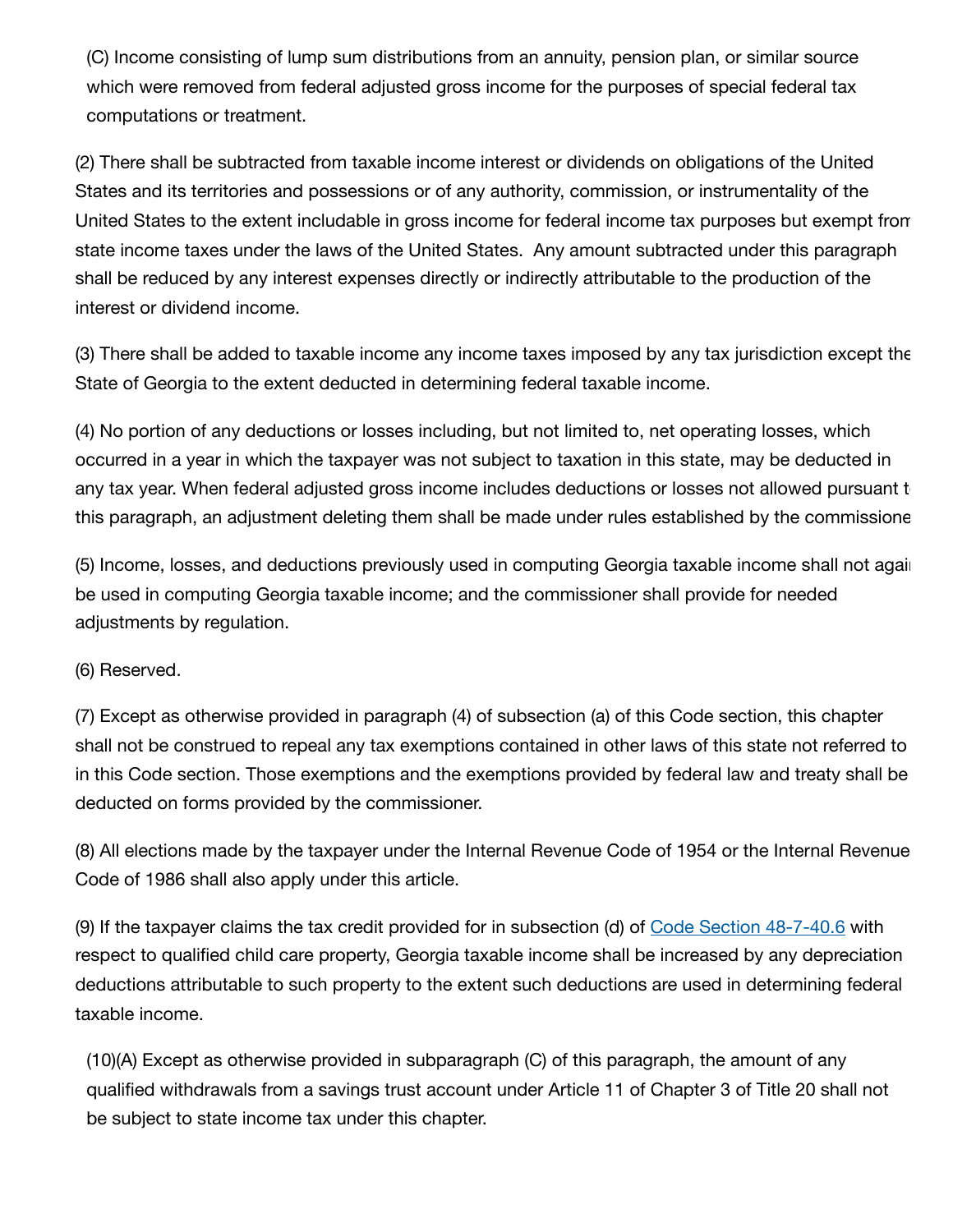(B) For withdrawals other than qualified withdrawals from such a savings trust account, the proportion of earnings in the account balance at the time of the withdrawal shall be applied to the total funds withdrawn to determine the earnings portion to be included in the account owner's taxable net income in the year of withdrawal.

(C) For withdrawals other than qualified withdrawals from such a savings trust account and for withdrawals from such a savings trust account which are rolled over to a qualified tuition program other than the qualified tuition program established under Article 11 of Chapter 3 of Title 20, the proportion of the contributions in an account balance at the time of a withdrawal which previously have been used to reduce taxable net income pursuant to subsection (a) of this Code section shall be applied to the nonearnings portion of the total funds withdrawn to determine an amount to be included in the account owner's taxable net income in the same taxable year.

(10.1)(A) The amount of any qualified withdrawals from an ABLE account established pursuant to a Georgia ABLE program or any Qualified ABLE Program, as such programs are defined under Chapter 9 of Title 30, shall not be subject to state income tax under this chapter.

(B) For withdrawals other than qualified withdrawals from such an ABLE account, the proportion of earnings in the account balance at the time of the withdrawal shall be applied to the total funds withdrawn to determine the earnings portion to be included in the designated beneficiary's taxable net income in the year of withdrawal.

(11) Georgia taxable income shall be adjusted as provided in Code Section [48-7-28.3](https://1.next.westlaw.com/Link/Document/FullText?findType=L&originatingContext=document&transitionType=DocumentItem&pubNum=1000468&refType=LQ&originatingDoc=Id27f63403ea211eb83edd56410bb9a31&cite=GAST48-7-28.3) .

(12) Georgia taxable income shall be increased by the amount of the payments, compensation, or other economic benefit disallowed by Code Section [48-7-21.1](https://1.next.westlaw.com/Link/Document/FullText?findType=L&originatingContext=document&transitionType=DocumentItem&pubNum=1000468&refType=LQ&originatingDoc=Id27f63413ea211eb83edd56410bb9a31&cite=GAST48-7-21.1) .

(13) Georgia taxable income shall be adjusted as provided in Code Section [48-7-28.4](https://1.next.westlaw.com/Link/Document/FullText?findType=L&originatingContext=document&transitionType=DocumentItem&pubNum=1000468&refType=LQ&originatingDoc=Id27f8a503ea211eb83edd56410bb9a31&cite=GAST48-7-28.4) .

(14) Georgia net operating losses shall be treated in the same manner as provided in paragraph (10.1) of subsection (b) of Code Section [48-7-21](https://1.next.westlaw.com/Link/Document/FullText?findType=L&originatingContext=document&transitionType=DocumentItem&pubNum=1000468&refType=LQ&originatingDoc=Id27fb1603ea211eb83edd56410bb9a31&cite=GAST48-7-21) but shall be based on the income as computed pursuant to this Code section. Any limitations included in the Internal Revenue Code of 1986 on the amount of net operating loss that can be used in a taxable year shall be applied for purposes of this Code section; provided, however, that such limitations, including, but not limited to, the 80 percent limitation, shall be applied to Georgia taxable net income.

(15) Georgia taxable net income shall be adjusted as provided in Code Section [48-7-53](https://1.next.westlaw.com/Link/Document/FullText?findType=L&originatingContext=document&transitionType=DocumentItem&pubNum=1000468&refType=LQ&originatingDoc=Id27fb1613ea211eb83edd56410bb9a31&cite=GAST48-7-53) .

(c) Georgia taxable income shall, if the taxpayer so elects, be adjusted with respect to federal depreciatio deductions as provided in Code Section [48-7-39](https://1.next.westlaw.com/Link/Document/FullText?findType=L&originatingContext=document&transitionType=DocumentItem&pubNum=1000468&refType=LQ&originatingDoc=Id27fd8703ea211eb83edd56410bb9a31&cite=GAST48-7-39) .

(d)(1)(A) As used in [this paragraph,](https://1.next.westlaw.com/Link/Document/FullText?findType=L&originatingContext=document&transitionType=DocumentItem&pubNum=1000468&refType=LQ&originatingDoc=Id27fd8713ea211eb83edd56410bb9a31&cite=GAST48-1-2) the term "individual" shall mean the same as is defined in Code Section 48-1-2 .